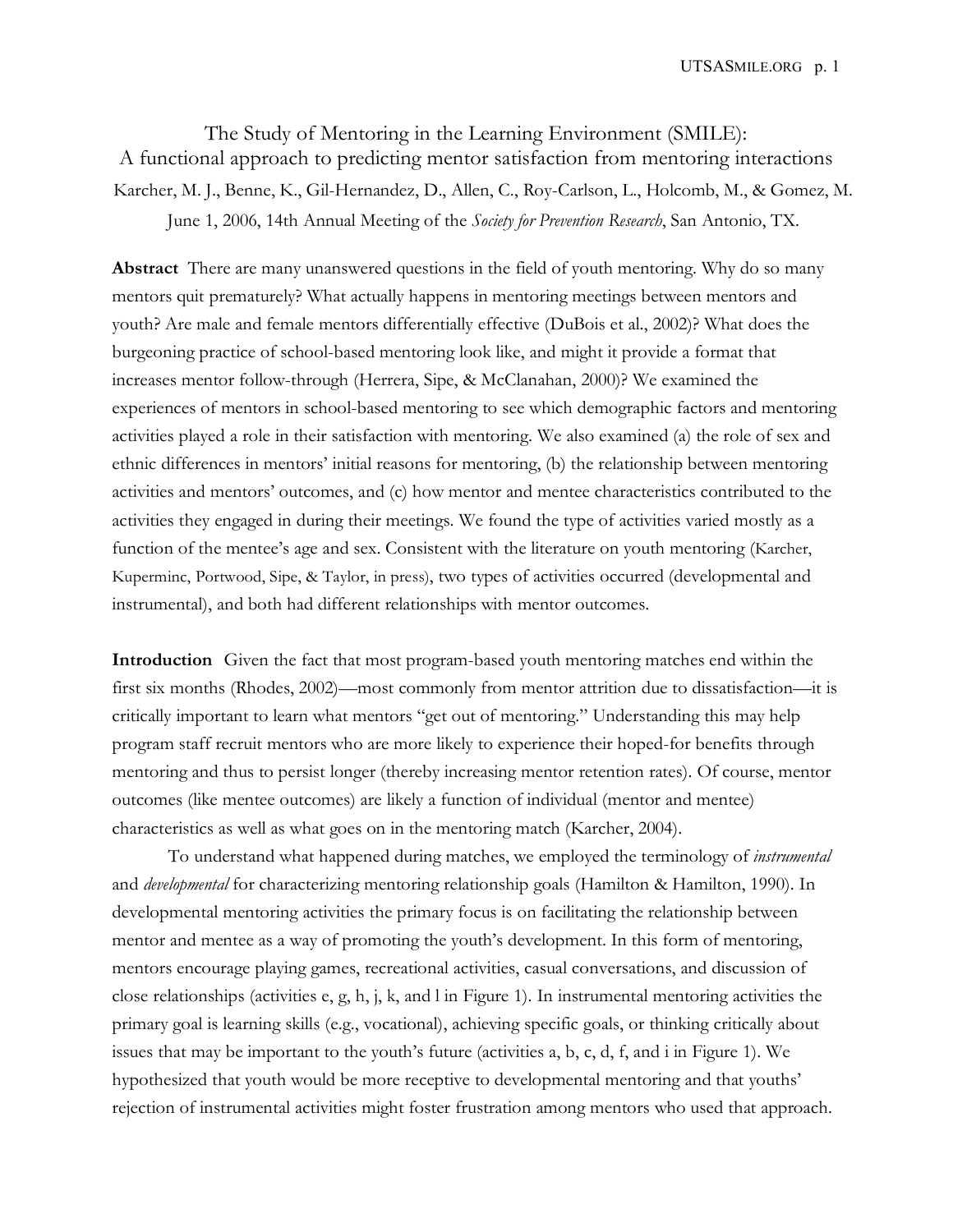## Mentor's Record of Mentor-Mentee Interaction © Karcher, 2004

| Name:        |                                                                                                                                                                                                           |      |      |      |      |             |                                                                                                                                                                                                 |                                                   |      |      |      |  |
|--------------|-----------------------------------------------------------------------------------------------------------------------------------------------------------------------------------------------------------|------|------|------|------|-------------|-------------------------------------------------------------------------------------------------------------------------------------------------------------------------------------------------|---------------------------------------------------|------|------|------|--|
|              | Only if the Discussion or Activity types below do<br>not include all that you did, describe what happened during<br>your meetings in the space to the right in addition to<br>completing the second below |      |      |      |      |             |                                                                                                                                                                                                 |                                                   |      |      |      |  |
|              | How much of your time did you spend on these<br>discussion topics: none, some, much, or most?                                                                                                             |      |      |      |      |             | How much of your time did you spend on these<br>activities: none, some, much, or most? (other than<br>time simple spent in discussion of these topics).                                         |                                                   |      |      |      |  |
|              |                                                                                                                                                                                                           | none | some | much | most |             |                                                                                                                                                                                                 | none                                              | some | much | most |  |
| A            | <b>Academics</b><br>(discussion)<br>(Grades, school, testing,<br>etc.)                                                                                                                                    |      |      |      |      |             | <b>Tutoring/Homework</b><br>(Helped with homework,<br>did tutoring, helped with<br>reading, library, computer<br>work, etc.)                                                                    |                                                   |      |      |      |  |
| B            | <b>Behavior</b><br>(Detention, misbehavior,<br>etc.)                                                                                                                                                      |      |      |      |      |             | <b>Sports or athletic</b><br>(Basketball, soccer, catch,<br>volleyball, tennis, etc.)                                                                                                           |                                                   |      |      |      |  |
| $\mathsf{C}$ | Attendance & stay-in-<br>school (school<br>importance)                                                                                                                                                    |      |      |      |      | K           | <b>Creative activities</b><br>(Drawing, arts and crafts,<br>reading and writing for<br>fun, photography, etc.)                                                                                  |                                                   |      |      |      |  |
| D            | <b>Future</b><br>(College, career, goals,<br>dreams, etc.)                                                                                                                                                |      |      |      |      | $\mathbf L$ | <b>Indoor games</b><br>(Board games, playing<br>cards, chess, computer<br>games, puzzle, etc.)                                                                                                  |                                                   |      |      |      |  |
| Ε<br>F       | <b>Casual conversation</b><br>(Discussion of sports,<br>weekend activities,<br>holiday plans, Fiesta,<br>$etc.$ )<br><b>Social issues</b><br>(Current events/news,<br>poverty, crime, religion,           |      |      |      |      |             | Please circle the letter(s)(e.g., D, H, or L)<br>indicating the discussion topics or activities<br>that the student suggested or brought up                                                     | (rather than those initiated by you, the mentor). |      |      |      |  |
| G            | race-related issues, etc.)<br><b>Relationships (talk</b><br>about)<br>friends<br>romantic friend                                                                                                          |      |      |      |      |             | Signature: Mentor                                                                                                                                                                               |                                                   |      |      |      |  |
| $\, {\rm H}$ | Listening and<br>learning<br>(Mentee's hobbies &<br>interests, feelings)                                                                                                                                  |      |      |      |      |             | Source: Karcher, M. J. (2004). W. T. Grant funded<br>Study of Mentoring in the Learning Environment<br>(S.M.I.L.E.): Year I results. Unpublished report,<br>University of Texas at San Antonio. |                                                   |      |      |      |  |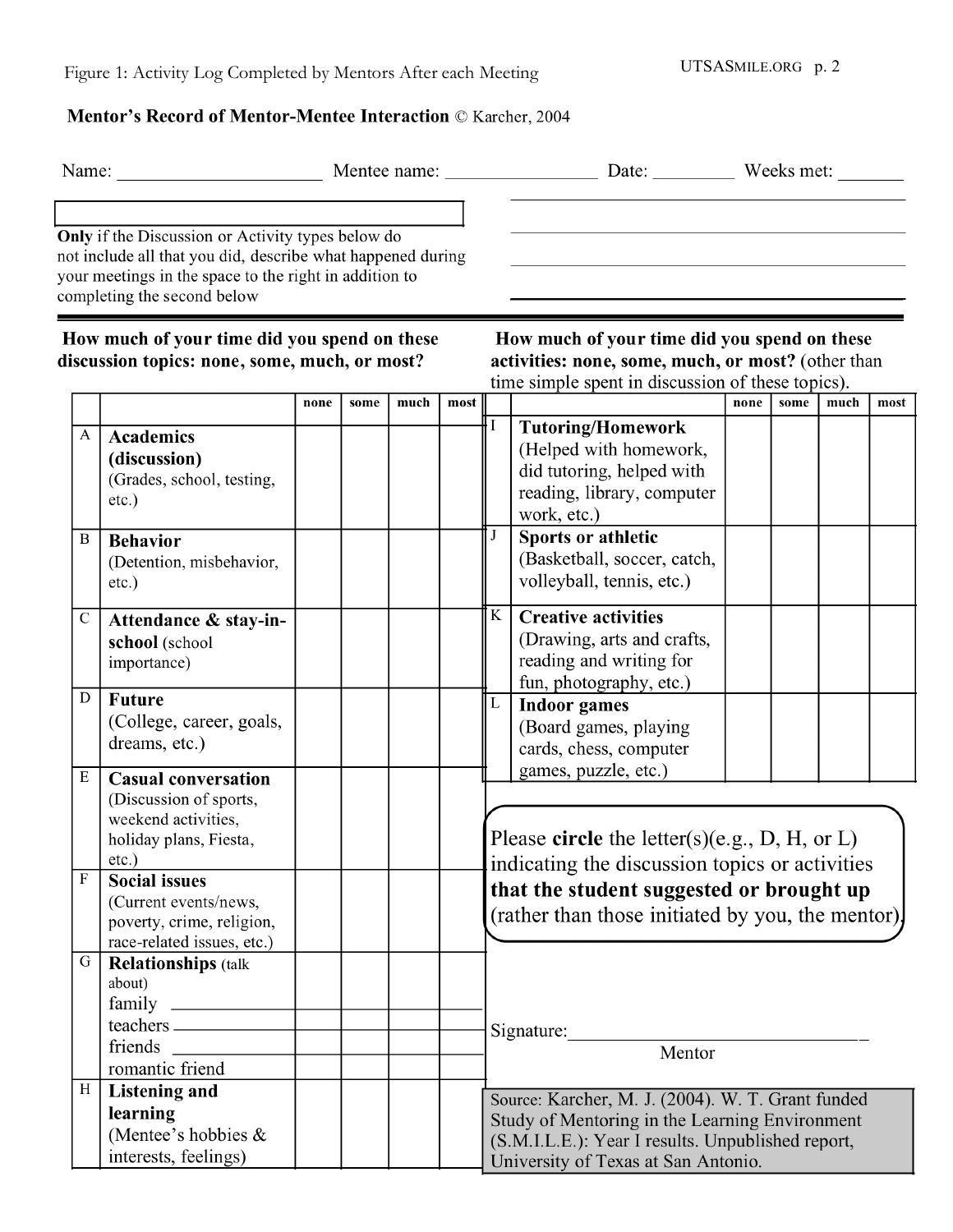We applied the functional theory of adult volunteerism, in which Clary et al. (1998) argue that volunteers seek out specific experiences (goals) and that the achievement of their functional goals is likely to increase the volunteer's persistence. Given the variety of activities in which mentors can engage, there may be an interaction between mentors' goals and their actual interpersonal experiences that may explain much of the benefits that they perceive of being a mentor. This may be a particularly salient issue in school-based mentoring where mentors often feel the pressure from teachers to focus on instrumental activities that may conflict with their intended motives.

## **Method**

**Sample.** Mentors ( $n = 151$ ) were enrolled in the Communities in Schools (CIS) program as volunteer mentors assigned to one of 16 middle and high schools in San Antonio, Texas. The mentors met individually with a student (92% Latino; between grade 5 and 12) for one hour a week for an average of three to six months. Mentors were recruited by agency staff at military bases, local businesses, colleges and within local organizations (e.g., Chamber of Commerce). 70% were college students, 13% military personnel, 15% full-time employed adults, and 2% "Other." The mentors included statistically balanced proportions across gender and ethnicity: Latina ( $n = 54$ ); Latino ( $n =$ 18); White female (n = 43); White male (n = 17), though there were more women than men. Each week, after meeting with their students, the mentors completed a log of their activities (see Figure 1 above). Mentors also completed Clary et al.'s (1998) Volunteer Function Inventory (of motivations) before mentoring and the Volunteer Outcomes Inventory (for motivations achieved) afterwards.

**Analyses.** Three data analysis steps were taken in this study. First multiple analyses of variance (and covariance) were computed to test for effects of mentor and mentee characteristics on engagement in all 12 activities (detailed info available from first author, mkarcher@utsa.edu). Second, partial correlations were conducted between activities and mentor outcomes, controlling for all significant demographic characteristics. Finally, activities that were significantly correlated with mentor outcomes were included into a structural equations model, in which each activity was loaded on one factor reflecting either instrumental or developmental activities.

## **Results**

**Activities.** There were no main effects of mentors' ethnicity or sex on activities once variance related to mentees' school level and sex were accounted for because youth characteristics explained most of the variance in the types of activities mentors and mentees engaged in together. High school aged matches were more likely than middle school matches to engage in discussions about academics, the future, personal relationships and social issues, and were less likely to discuss mentees' (negative) behaviors, to play games, or engage in creative activities. Girls were more likely than boys to discuss their future and their school attendance with their mentors. We could not test for a sex by grade level interaction because men never mentored girls, and only men mentored high school boys, so there was a confounding of mentees' sex and age with mentors' sex.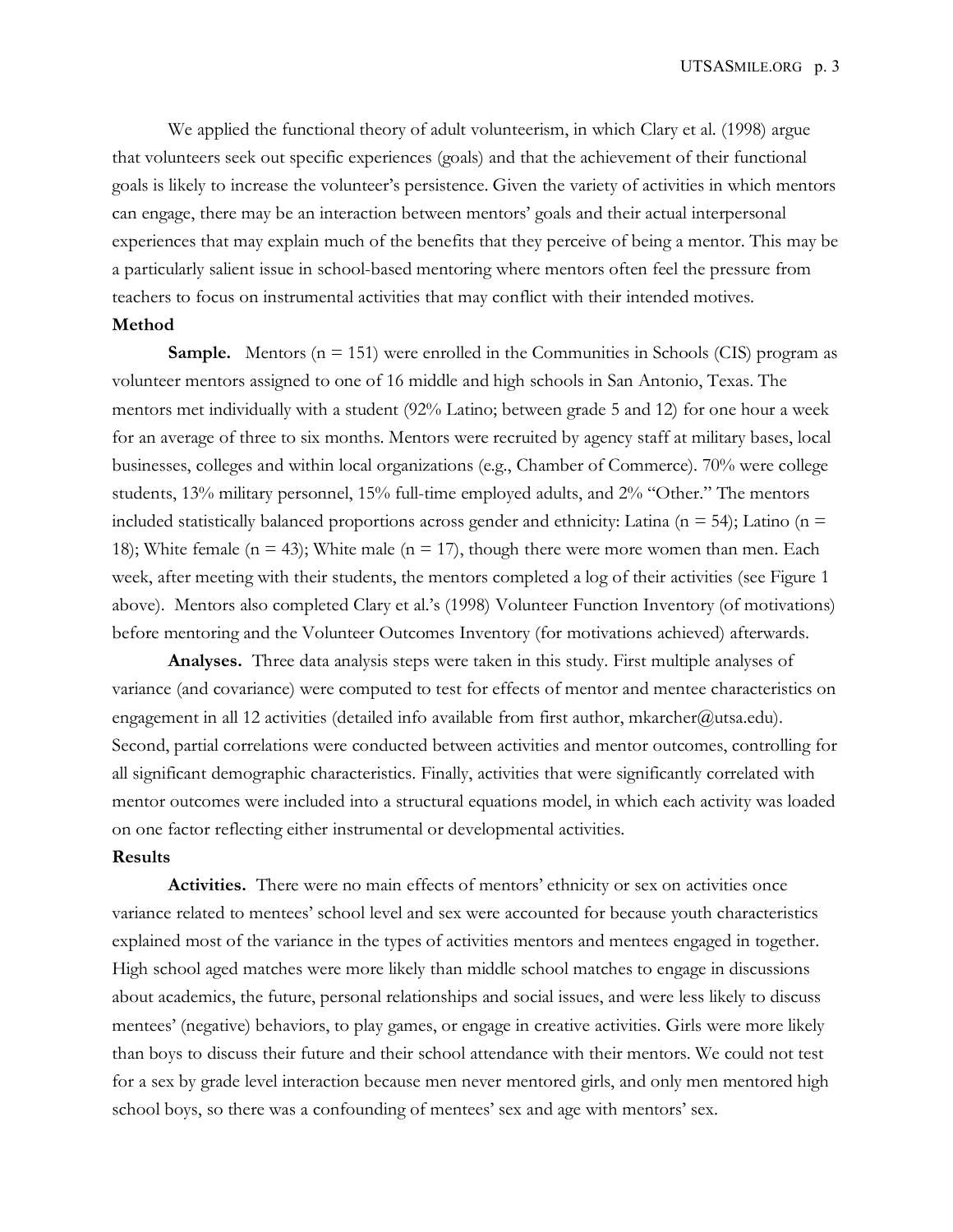**Motivations.** There were main effects of mentors' sex as well as an interaction of mentors' sex and mentors' ethnicity on their initial motivations. Women (more than men) reported mentoring as a way to feel better about themselves and to live up to their values by mentoring, while men expected mentoring to be socially satisfying. Anglo males expected the greatest social satisfaction, while Hispanic male mentors expected the least social satisfaction (lower than women). Hispanic men also were least likely to view mentoring as being consistent with their values. Anglo women had the highest and Anglo men the lowest expectation that mentoring would help their careers.

**Outcomes.** At the end of the year, only 121 of the original 151 mentors completed the outcomes questionnaire. This rendered the MANCOVAs as having insufficient power to detect any gender, ethnicity, or interaction effects. These outcomes, however, were correlated with activity types (controlling for mentee age and sex, and mentor sex). There were multiple significant relationships between activities and outcomes (five outcomes had at least two significant correlations one of the six of the activities, see Figure 2). These were further examined in a structural model.

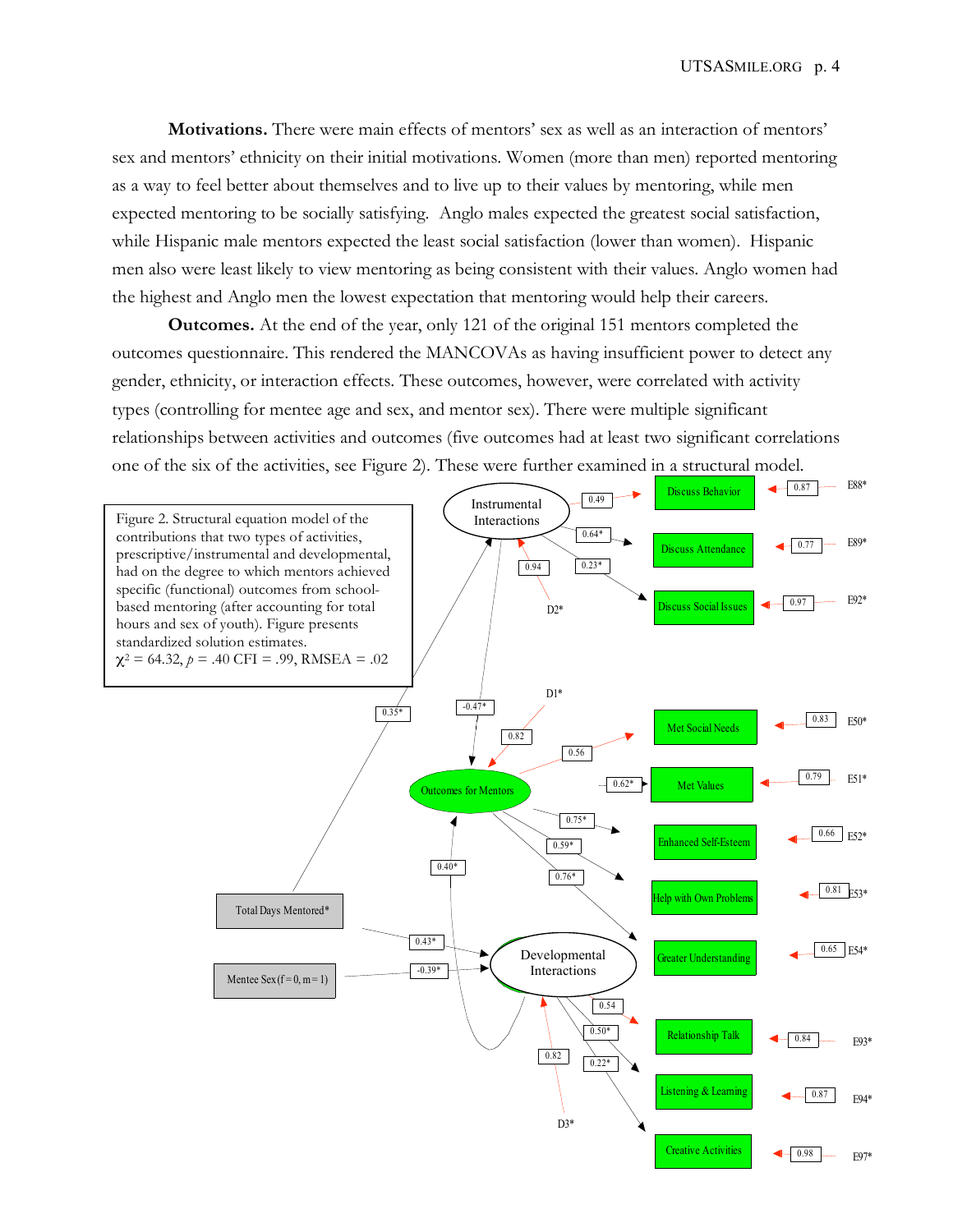The structural equations model in Figure 2 reveals that the six activities that correlated with mentor outcomes loaded as anticipated on separate factors deemed instrumental or developmental. The instrumental activities were negatively associated with mentor outcomes (see -.47 on path) and developmental activities were positively related to outcomes (see + .40 on path). Neither the addition of mentor sex nor mentee age strengthened the model. Because activities occurred before the mentors reflected on their experiences (goals achieved), it seems activities influenced outcomes.

**Conclusion** The two types of activities most commonly reported in the youth mentoring literature, instrumental and developmental (Karcher et al., in press), made unique contributions to mentor outcomes. Mentors in matches that engaged in more instrumental activities reported the lowest levels of positive outcomes, while mentors in matches enlisting more developmental activities reported the most positive outcomes. Tests of ethnic and gender differences in outcomes achieved, however, were inconclusive, and although mentors' sex and ethnicity played a role in what activities occurred, mentees' age made a much larger contribution to what activities took place. In addition, because mentors' sex and mentees' sex and age were confounded (see above), it would be unwise at this point to provide men and women different training. However, the relationships between these activities and mentors initial motivations might provide a useful focus for modifications in mentor recruitment and training. Mentors' motivations should be matched with mentees' developmental activity inclinations (e.g., younger mentees play more); but all mentors should be warned of the pitfalls of an overly goal-oriented ("challenging") approach. Finally, further exploration of the meaning of mentors' motivations and how different activities may increase or inhibit the mentors meeting their objectives for mentoring and the mentees' outcomes should be undertaken.

## **References**

DuBois, D. L. & Karcher, M. J. (Eds.), *Handbook of youth mentoring.* Thousand Oaks, CA: Sage.

- Clary, E. G., Snyder, M., Ridge, R. D., Copeland, J., Stukas, A. A., Haugen, J, & Miene, P. (1998). Understanding and assessing the motivations of volunteers: A functional approach. *Journal of Personality and Social Psychology, 4*(6), 1516-1530.
- DuBois, D.L., Holloway, B.E., Valentine, J.C., & Cooper, H. (2002). Effectiveness of mentoring programs for youth: A meta-analytic review. *American Journal of Community Psychology, 30*, 157-197.
- Hamilton, S. & Hamilton, M. A. (1990). *Linking Up project report.* Unpublished manuscript, Cornell University.
- Herrera, C. L., Sipe, W. S., & McClanahan (2000). *Mentoring school-age children: Relationship development in community-based and school-based programs*. Philadelphia: Public/Private Ventures; Arlington, VA.
- Karcher, M. J. (March 30-31, 2004). The motivations of Hispanic mentors and the activities they use in their mentoring of Hispanic youth. Latino Research Initiative Symposium on Youth Mentoring, University of Nebraska-Lincoln.